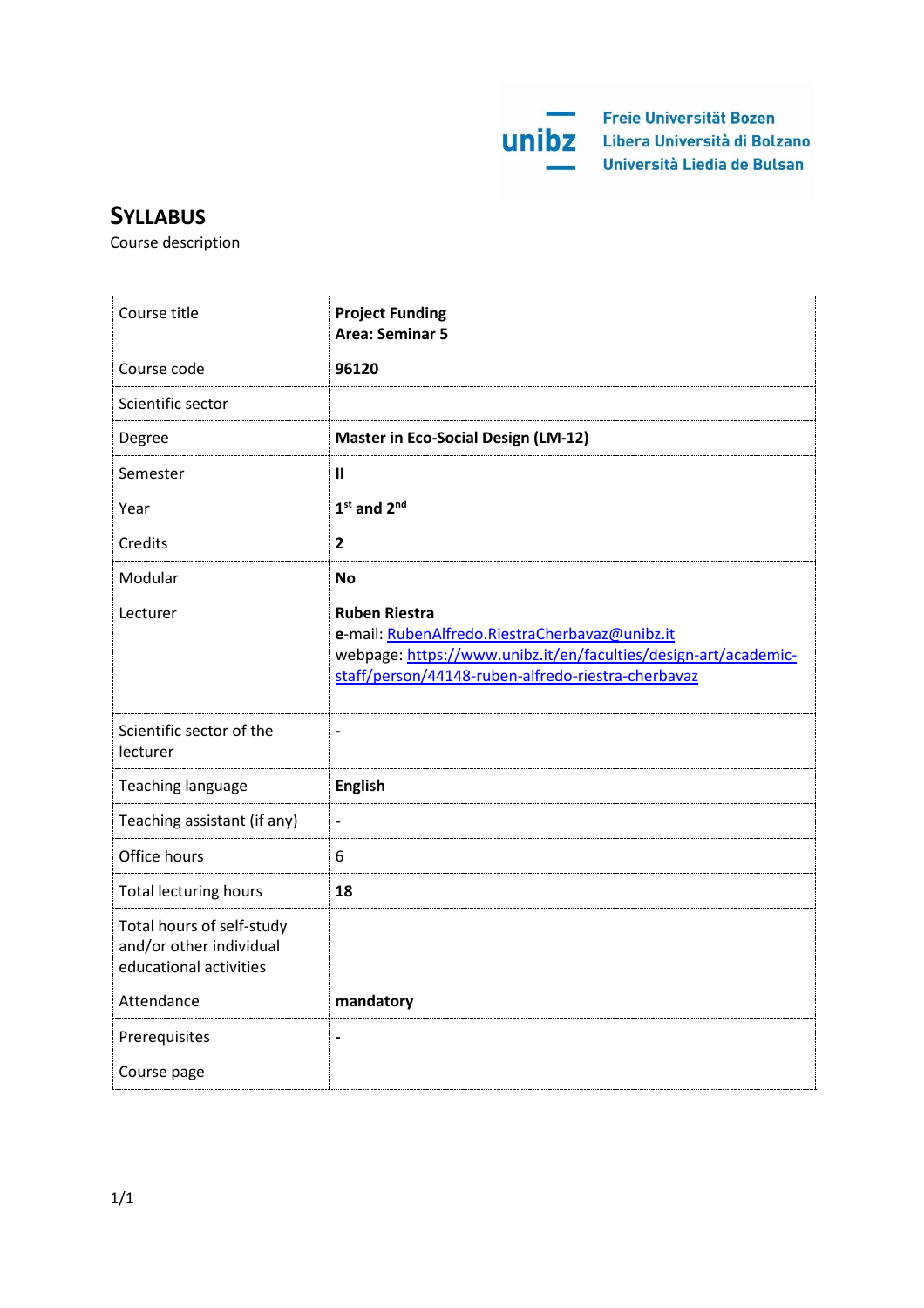### **Course description**

This 3-day course is designed for acquiring professional skills and knowledge on how to prepare, deliver and defend *proposals (applications) for third party funding of eco-social projects.*

## **Educational objectives**

## **Students will be able to:**

- Understand the basic nature and rules to be followed in funding proposals preparation and delivery
- Prepare concise descriptions of the main components of a project-funding application
- Deliver and defend basic project proposals

### **Knowledge will be acquired in the following fields:**

- The nature and main rules of third-party project funding
- Overall approach and steps of proposal design and formulation
- Practicalities of proposal delivery
- Defending their projects

### **List of topics covered**

- 1) Project funding: The Nature and the Rules of the game
	- a. Getting funding vs. acquiring financing. Public vs. private sector funding
	- b. Funding programmes' rationale and basic components: policy making, intended results/outcomes. Budgets, funding instruments, Invitations to participate (calls for proposals, deadlines, standard forms, etc) evaluation processes, procedures…
	- c. Rules of the game: written and non-written ones. Practical consequences, typical misunderstandings and other show-stopping mistakes
	- d. The overall context and competitive nature of the game: The competitive landscape, how to create a compelling proposal and how to best deliver it.
- 2) Getting your initiative funded: Overview and Roadmap for proposers
	- a. Evaluation criteria and sub-criteria as the real guiding line for proposal formulation. Understanding (accepting!) and using proposal templates and forms.
	- b. Proposal construction steps: The RIGHT sequence
	- c. Critical success factors: maximising success probabilities
	- d. Proposal delivery, Evaluation monitoring, Lobbying and transforming a successful proposal into a manageable project
- 3) Funding proposal preparation step-by-step
	- a. Genesis of the proposal and its Unique Value Proposition: Vision on impact and forces generating it: project results and problem-solving idea. What key challenges/Whose challenges are addressed in the proposal. Proposal SWOT and sources of Competitive Advantage. Self-assessment of proposer´s existing competences versus required competences (gap analysis)
	- b. Finding THE funding opportunities and matching your proposal TO the Funding opportunities: finding the right funding scheme (and funding agency) for your project
	- c. Proposal selling efforts: finding champions/funding angels and supporters. Identifying and understanding competitors; preparing yourself for the competition
	- d. Finding and recruiting the right team for the proposal (and ultimately the project): Defining our positioning and project roles. Profiling competencies gaps and potential partners' contributions. Networking, inviting, convincing, securing commitment and motivation. MOUs, Confidentiality and Exclusivity Agreements. Leadership(s) required and how to build them up. Getting rid of troublemakers and good-for-nothing parties.